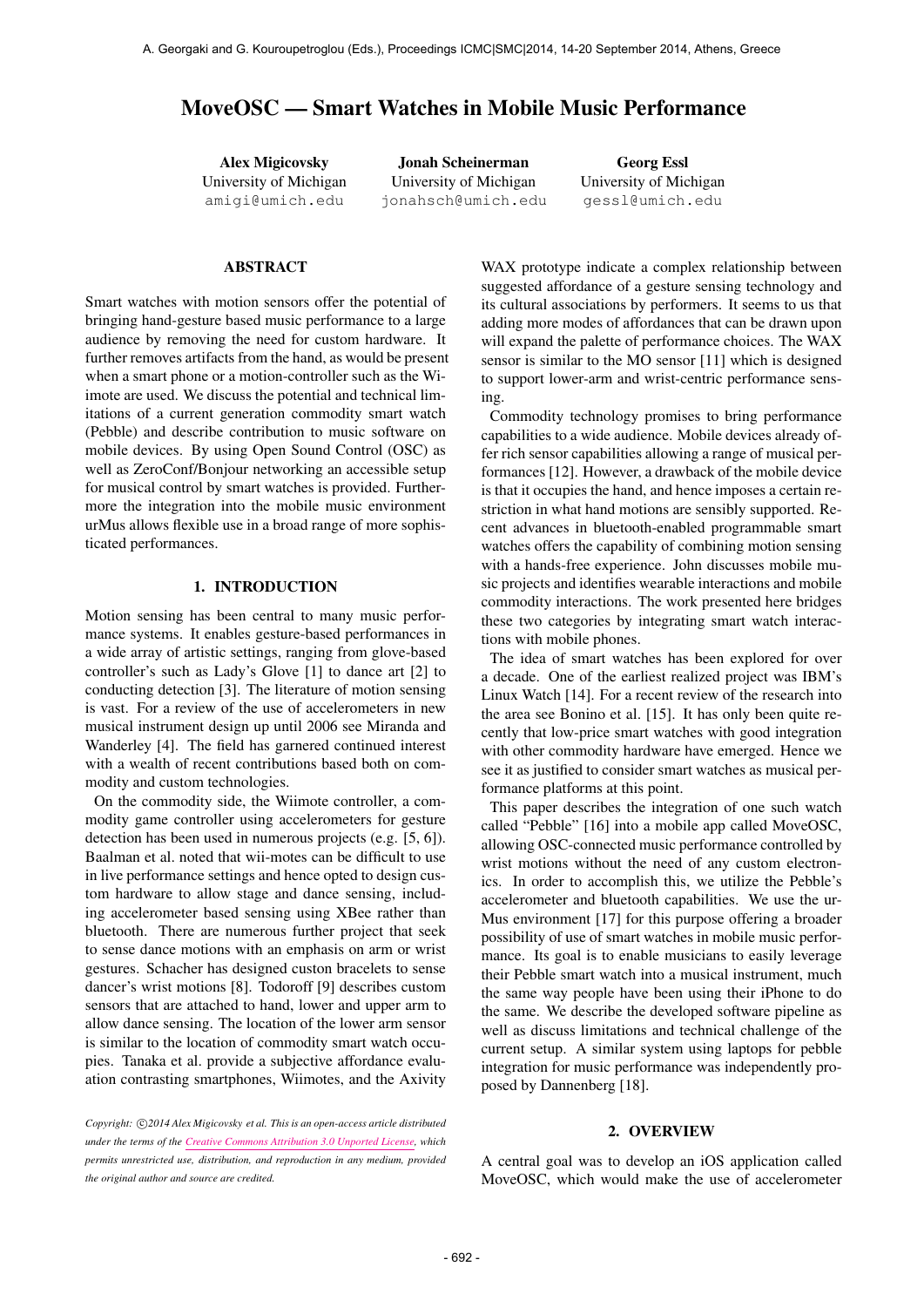A. Georgaki and G. Kouroupetroglou (Eds.), Proceedings ICMC|SMC|2014, 14-20 September 2014, Athens, Greece



Figure 1. Overview of the MoveOSC system with its different components. Pebble sends accelerometer data over bluetooth to an iOS app which finds OSC providers via ZeroConf service discovery. OSC data is then sent to that provider to allow interactive music performance.

data of a smart watch easy in conjunction with popular music performance software. This application consists of a few different layers of software in order to create music via Pebble (described in Figure 1). First, the MoveOSC Pebble smart watch application sends accelerometer movements to the MoveOSC iOS application. When the Pebble accelerometer data is received by the MoveOSC iOS application, the iOS app transforms the data into Open Sound Control packets<sup>1</sup> and relays them to any listening and enabled OSC-compatible device or application on a Bonjourcompatible router<sup>2</sup>.

In our application setup, we forward the OSC data to an application called OSCulator.app<sup>3</sup>. OSCulator is middleware that transforms OSC messages into other similar representations (e.g. MIDI). Routing the OSC data through OSCulator converts the received data for 3rd party music software that users can utilize, since different software packages (Logic Pro, Ableton Live / Max for Live, etc.) expect data in various forms. In our scenario, we used Ableton Live 9 along with Max for Live to create music with the Pebble. Once OSCulator receives the OSC packets from the MoveOSC iOS application, OSCulator transforms the OSC packets into a MIDI representation to send to Ableton Live 9. The MIDI packets are mapped to controls of different parameters, resulting in different musical sounds based on how the Pebble accelerometer moves.

# 3. SMART WATCH TECHNOLOGY

Pebble is a programmable smart watch which is equipped with an ST ARM 32-bit CORTEX-M3 CPU. The clock face is a 144x168 pixel LCD display and it offers bluetooth networking as well as accelerometer and magnetometer sensors and vibrotactile display. Pebble is perhaps the first smart watch to start a recent interest in the area. Since then, the industry has pushed other examples into the commodity market. A prime example is Samsung's Galaxy Gear<sup>4</sup>. At this time these systems do not have interoperability standards, hence solutions are particular to the platform. We hope that future standardization trends may alleviate this problem.

Pebble provides a Software Development Kit (SDK) that lets developers easily create applications that integrate with

both iOS and Android. This SDK consists of three components: one for the smart watch, one for iOS, and one for Android. Our system was implemented for iOS only, but extension to Android are straight-forward.

# 4. SMART WATCH APP

The Pebble smart watch app (or for short *Pebble app*) uses a simple API to listen for accelerometer events. Pebble extends the ability to listen for accelerometer events at different frequencies (between measurements at 5 Hz and 100 Hz). There also exists functionality to batch the accelerometer measurements in groups (between 1 measurement per group and 25 measurements per group). The effects of these parameters – batch count and frequency – have a significant effect of how reliably data is transferred to the companion smartphone application. There are other concerns as well: memory pressure, incoming / outgoing Bluetooth message buffer size, and more. We needed to refine these parameters in order to ensure that enough data is sent to the smartphone and that it was sent at a reasonable rate. Here we note that the bottleneck of the application is the connection between the Pebble smart watch and the iOS application, not between the MoveOSC iOS application and a WiFi-connected OSC device. We thus focus on performance of the Bluetooth messages sent between the MoveOSC Pebble application and the MoveOSC iOS application.

#### 4.1 Bluetooth Performance

Initially the Pebble app displayed a real-time bar graph of accelerometer information. However, we realized that the data transmission speeds were affected negatively by having the live interface. This is an indication that the Pebble performance is not yet sufficient to maintain highbandwidth bluetooth connectivity and offer rapid display updates at the same time. Hence, we removed the live interface to obtain better Bluetooth performance. Even a simple user interface that requires a few system resources like an image brought down system performance. To decrease the memory footprint associated with the user interface, we created parts of the visuals in code rather than using images. Clearly the Pebble watch is in its infancy and these performance issues showcase that commodity wearable technology today still needs to improve to have a more seamless musical experience.

<sup>1</sup> <http://opensoundcontrol.org/introduction-osc>

<sup>2</sup> <https://www.apple.com/support/bonjour/>

<sup>3</sup> <http://www.osculator.net>

<sup>4</sup> [http://www.samsung.com/us/](http://www.samsung.com/us/guide-to-galaxy-smart-devices/galaxy-gear.html)

[guide-to-galaxy-smart-devices/galaxy-gear.html](http://www.samsung.com/us/guide-to-galaxy-smart-devices/galaxy-gear.html)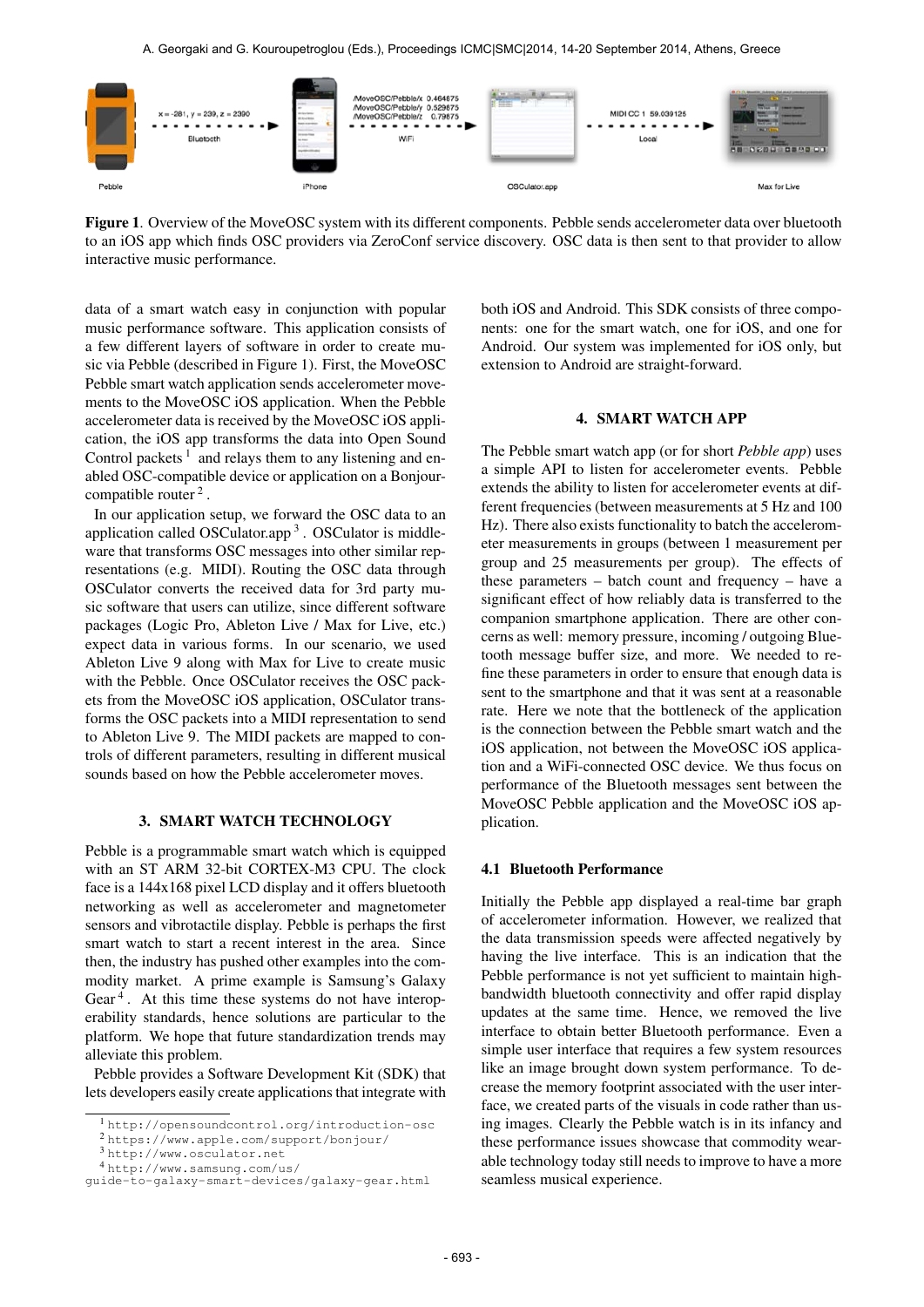The bluetooth communication itself required optimizations. Next we describe the process by which we assessed the performance of the bluetooth connection and the approach to achieve satisfactory performance. We used a number of metrics. These are:

Throughput: We measured throughput as the amount of data received in a given message on the MoveOSC iOS app divided by the time it takes between receiving two messages from the MoveOSC Pebble app on the MoveOSC iOS app. Throughput can be determined on both the iOS and Pebble components of MoveOSC. Note that the throughput as we perceive is actually lower than the throughput that the Pebble achieves due to the overhead of Pebble's API being a layer above the Bluetooth protocol. Throughput also takes into consideration intentionally dropped messages – sometimes we intentionally do not send messages from the watch because we know that a backlog of messages has occurred. These intentionally dropped messages will show up as decreased throughput.

Throughput Consistency and Message Success Rate: Another metric for performance is the message success rate. If data is retrieved at a constant interval, any data that is not sent decreases the consistency of the data being received on the smartphone. This means that actions taken on the watch will not be as "live" as possible. We measure success rate by taking the number of successful messages sent from the watch divided by the total number of messages sent from the watch. This calculation must be performed on the Pebble watch since only the Pebble software knows whether a message was sent or dropped.

Smoothness and Minimal Data Chunking: The final metric we will discuss is the "smoothness" of the data being received on the MoveOSC iOS application component. The smoothness of the data that is flowing from the MoveOSC Pebble application to the MoveOSC iOS application is directly correlated to the batch size of accelerometer measurements. Because of this correlation we determine smoothness by taking the inverse of the accelerometer data batch size multiplied by the measurement frequency. This determines the number of measurements attempted to be sent to the MoveOSC iOS application per second. This measurement is important because it ensures that data that is being sent to the iOS application is usable. For example, one can imagine a scenario where the watch sends data infrequently, but the throughput is still high because the amount of data sent from the watch to the phone is large (one may want to do this to minimize the overhead of sending many messages). However, the example clearly shows that the system is not optimal because users would not be able to hear the effects of their movements in real-time.

# *4.1.1 Finding the Optimal Parameters for Maximum Bluetooth Performance*

The simplest algorithm for the Pebble application was to just initially set the batch count, measurement frequency, and inbox / outbox size. This approach unfortunately resulted in inconsistent performance. We tried setting these parameters in different ways to maximize Bluetooth performance, but this mechanism did not perform well. We tried a number of more complex algorithms to try and achieve better Bluetooth performance.

Our first algorithm attempted to "back off" sending messages once a certain amount of messages were sent unsuccessfully. When a batch of accelerometer data is sent, a status message is returned. The Pebble smart watch app then counts the number of success versus failure messages (+1 for success, -1 for failure). If the counter reaches zero, the app waits a few cycles to start sending data again. We perceived that this resulted in better transmission speeds compared to using the simple algorithm mentioned above.

We found that the iOS companion app had little to do with the Bluetooth data transmission issues. However, we suspect that these issues arise because of the protocol that is used for transmitting data between the Pebble smart watch and the companion iOS app. Interestingly, we found that when using the Pebble accelerometer data for OSC at the same time as using either the iOS accelerometer or gyroscope data, the iOS motion data greatly suffered in smoothness in its measurements. A likely source for this issue may be the Pebble API library code on the iOS side. Because of this, we recommended that users not use the Pebble accelerometer data at the same time as the iOS motion data in the current version. We assume that future version of Pebble will overcome these restrictions.

# *4.1.2 Interoperability*

When the watch sends data to the smartphone, it specifies both how much accelerometer data it is sending as well as the accelerometer data itself. This allowed us to easily modify the aforementioned parameters on the watch without needing to modify the iOS component as well.

# 5. MOBILE DEVICE INTEROPERATION

For our purposes, we used both the iOS and smart watch frameworks to integrate with urMus [17] to receive Pebble accelerometer data via Bluetooth 4.0. urMus is an opensource framework for mobile music performance and offers many of the capabilities necessary for this project. In particular Bonjour/ZeroConf and OSC networking capabilities are readily available [19].

The iOS application utilizes the Pebble iOS SDK to seamlessly receive data from the smart watch. The iOS application connects to any Pebble in close range. The Pebble accelerometer data is received in batches – as described in the previous section – and is parsed and passed along to the urMus processing unit.

urMus offers two ways to integrate sensor data. The first is as part of its dataflow processing engine [20], the second is as part of its Lua event mechanism. We extended urMus to allow Pebble to show up as input in both modalities. The dataflow version as part of urMus' default interface can be seen in Figure 2.

Lua event integration is achieved by adding a new event called OnPebbleAccelerate to urMus' event structure. When new accelerometer data arrives via bluetooth, the event is triggered and Lua functions registered to it will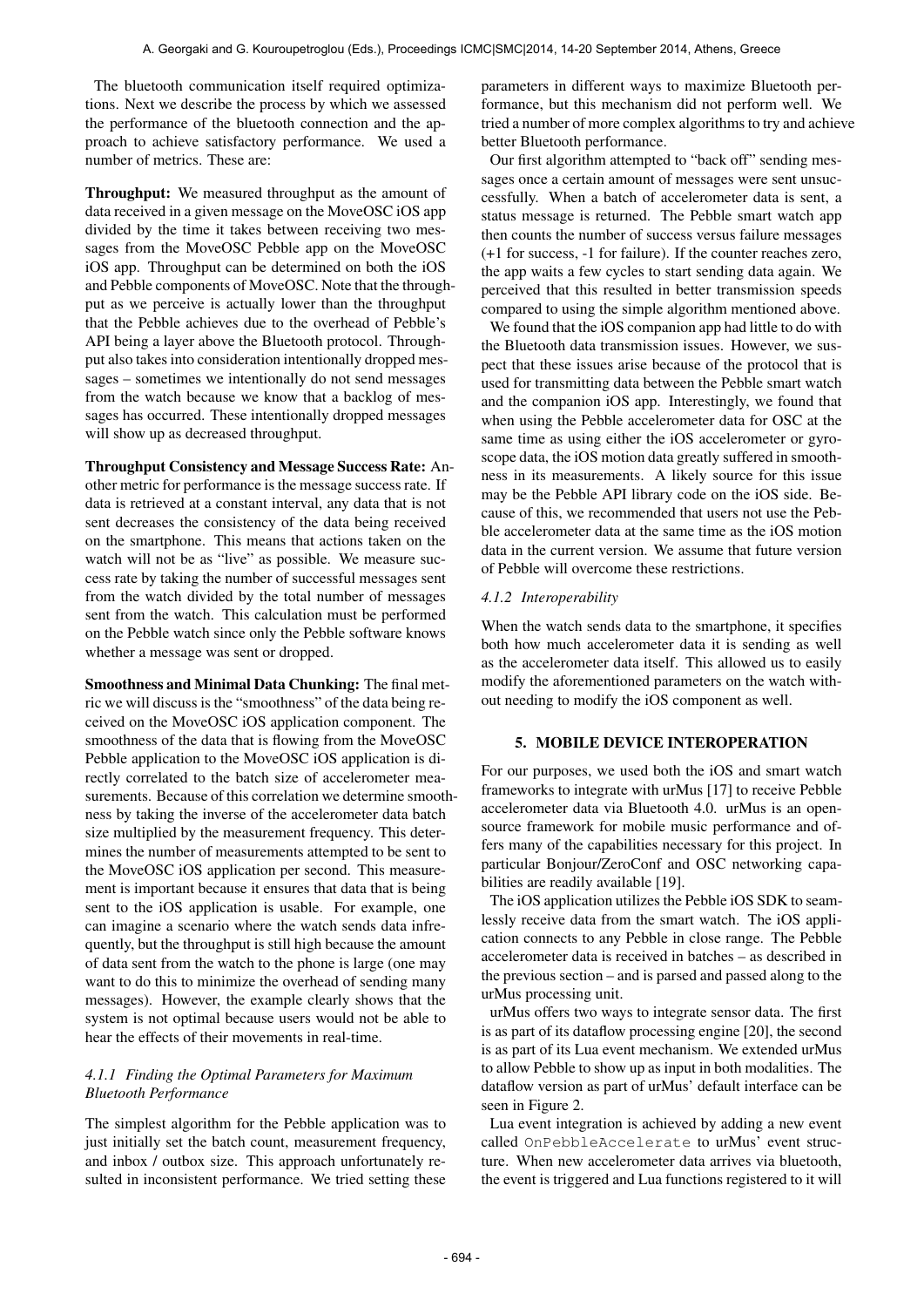

Figure 2. Pebble's accelerometer data integrated in ur-Mus' dataflow engine and visible in its default interface as PAccel X, Y, and Z. The patch shows each accelerometer axis connected to a separate sine oscillator.

be called with arguments that contain the three-axis accelerometer data. An example Lua code to receive pebble accelerometer data follows:

```
function ReceivePebbleData(self, x, y, z)
 -- x, y, z contain
 -- pebble accelerometer data
   DPrint(x_1, " " ... y_1, " " ... z)-- Simply printing the numbers
end
pr = Region()
```
pr:Handle("OnPebbleAccelerate", ReceivePebbleData)

We have used this second version to realize the MoveOSC iOS application. urMus uses a normed data format of -1 to 1 [20]. The accelerometer data is received in X, Y, Z coordinate form using this range and is then normalized to a valid OSC value between zero and one.

MoveOSC is designed to make Pebble easy to use as a controller. For this reason its visual presentation is simple and directed at facilitating quick setup of connections to the smart watch on the one hand, and a remote OSC application on the other. The user interface design can be seen in Figure 3.

# 6. CONCLUSIONS AND FUTURE WORK

In this paper we described the design of a mobile app that enables the use of a bluetooth enabled smart watch with accelerometer sensors (Pebble) to be used as a generic gestural controller for music. We provide generic OSC connectivity offering broad applicability of the watch as a controller. Further, we integrated the watch with a mobile music environment allowing direct design of mobile-centric musical performances. Current restrictions include limits of the hardware with respect to CPU power.

A number of extensions to MoveOSC are thinkable. For example, the magnetometer data could also be made avail-



Figure 3. MoveOSC's iOS app screens for instruction and configuration.

able for performance in a similar way as discussed for accelerometer data here. The reason why we have not explored this option yet are the CPU and bandwidth issues discussed. However we anticipate that with hardware evolution this obstacle will disappear. Furthermore, feedback to the performer could be incorporated. A backchannel communication triggering vibrotactile or visual display can alert the performer of relevant aspects of the performance, such as a beat pulse, or a section transition. Finally, we hope that smart watches will follow the evolution of smart phones and become increasingly sensor-rich, incorporating additional sensors of interest for musical performance, such as gyroscope sensors, visual sensing, and microphones. Some of these trends can already be observed in emerging technologies. For example, the Samsung Galaxy Gear contains both a microphone and a camera. Hence the performance spectrum of smart watches may well be expanded drastically with future generations of this commodity technology.

We believe that commodity smart watches are a promising technological vehicle to enable musical performance, following the footsteps of Wiimotes [21, 22] and multitouch smart phones [12] as enablers of creativity with broadened accessibility. For example ubiquity of smart watches would imply that it is easier to develop augmented dance pieces for practitioners who do not have access or expertise to custom hardware solutions. Audience participation involving gestures become more viable as audience members may well already possess the hardware. Distribution of technology for classroom teaching purposes becomes easier as getting the technology is not hindered by the limits of custom production.

#### 6.1 Acknowledgments

Many thanks to Takumi Ogata for his help integrating MoveOSC with Ableton Live for a musical performance.

# **References**

[1] B. Bongers, "Physical Interfaces in the Electronic Arts," in *Trends in Gestural Control of Music*, M. M.